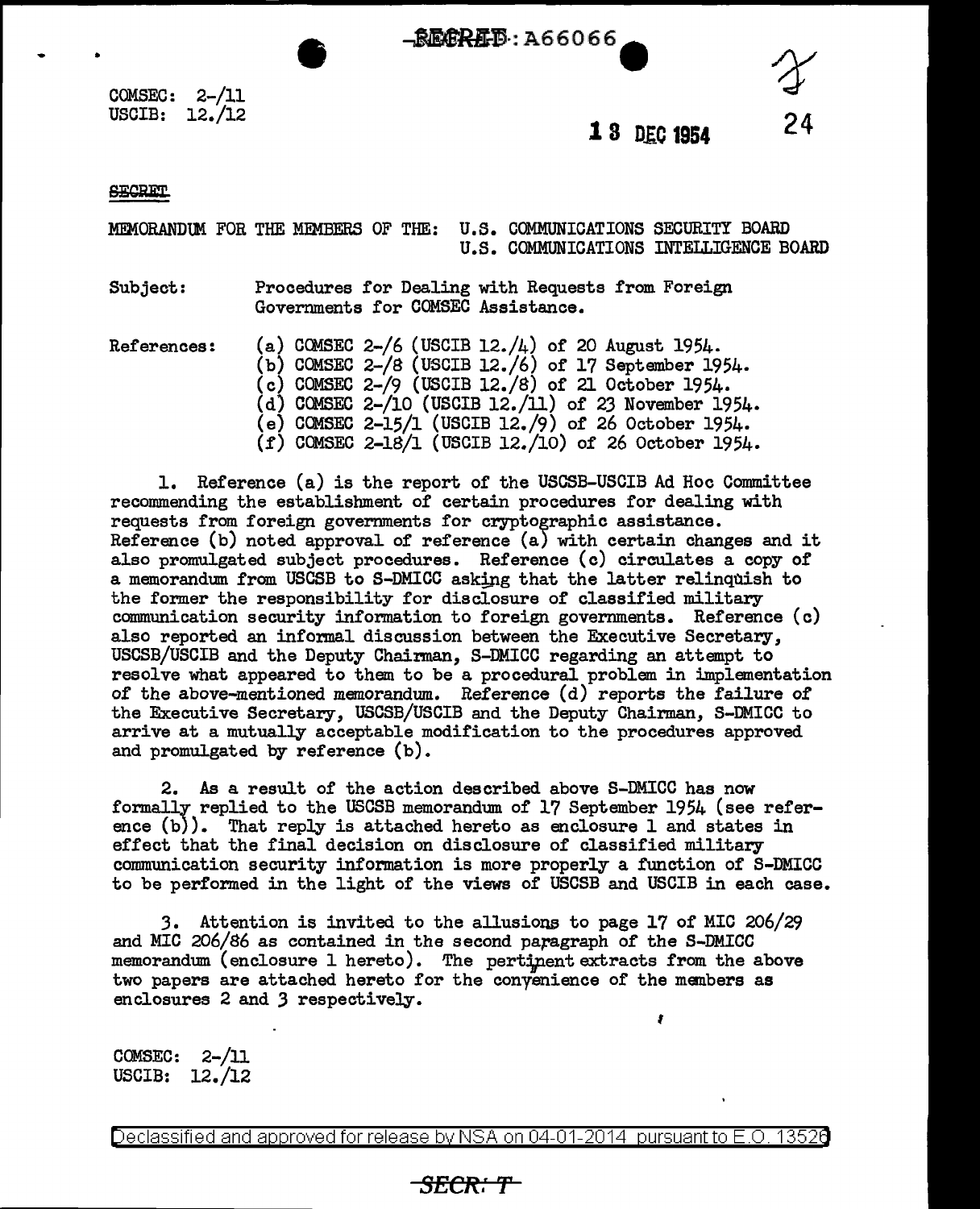$COMSEC: 2-/11$ USCIB: 12./12

#### **ABSERET**

Subject: Procedures for Dealing with Requests from Foreign Governments for COMSEC Assistance.

4. In its final paragraph the S-IMICC memorandum refers to two foreign requests recently received and asks for the views of USCSB and USCIB with regard thereto. These two requests were circulated to the members of USCSB/USCIB under cover of references (e) and (f) respectively.

- MERHHD: A66066

S. Navy ptain. U. Executive Secretary, USCIB/USCSB

Enclosures

- 1. S-DMICC Memo MIC 75-54 dtd 8 Dec 1954.
- 2. SWNCC 206/10 (page 17 of  $MIC$  206/29) and its encl SWNCCC 206/9.
- *3.* Pertinent extracts from MIG 206/86.

COMSEC: 2-/11 USCIB:  $12. / 12$  - 2 -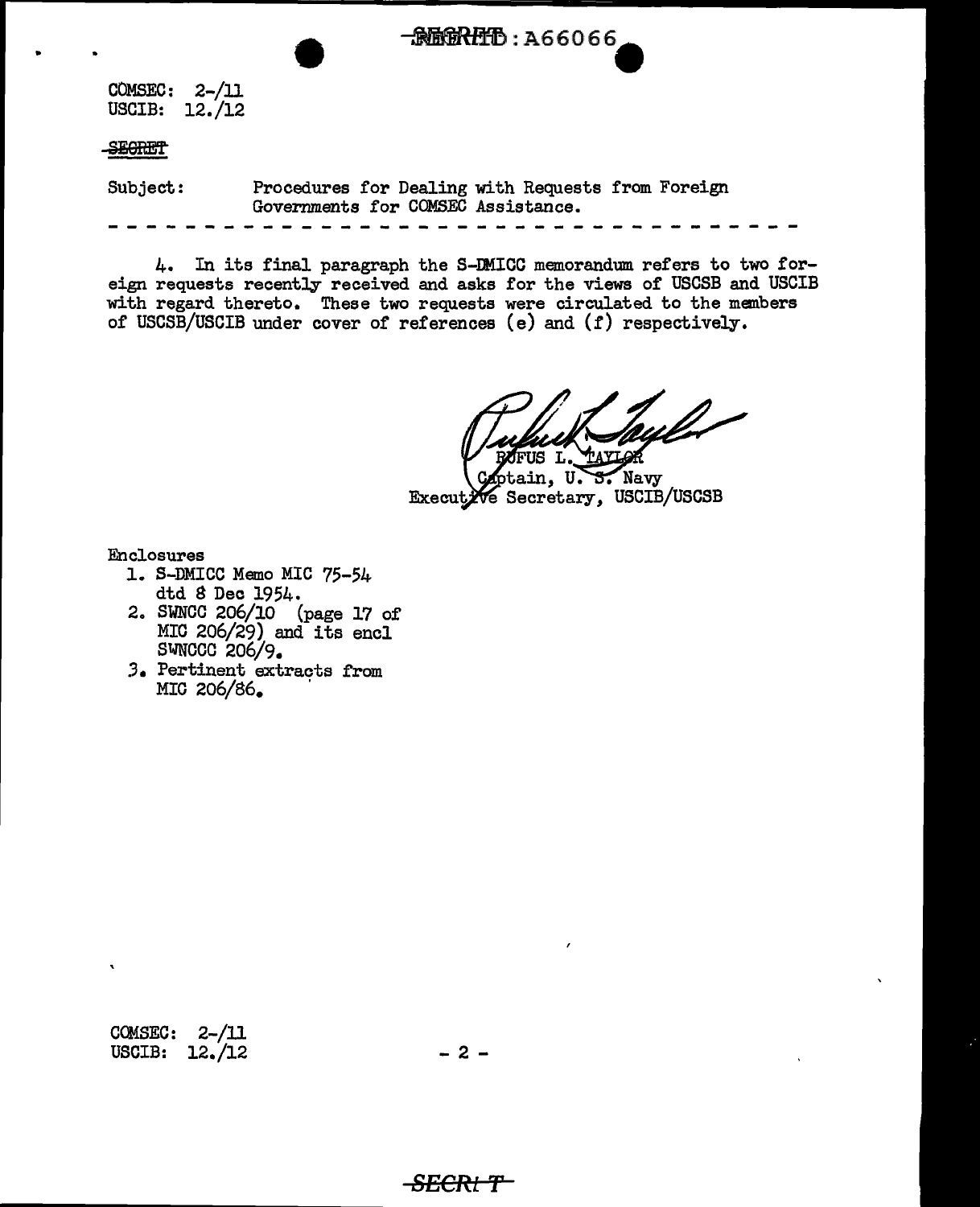**REEKEED: A66066** 

DEPARTMENT OF STATE WASHINGTON

s~eRE'!'

MIC-75-54 December 8, 1954.

#### MEMORANDUM FOR THE CHAIRMAN, UNITED STATES COMMUNICATIONS SECURITY BOARD

Through: Captain Rufus L. Taylor, Executive Secretary.

- Subject: 1. Responsibility For Policies Governing Disclosures of Communications Security Information To Foreign Governments.
	- 2. Procedures For Handling Requests From Foreign Governments For Communications Security Assistance.

Reference is made to CSB memoranda numbers 003 and 005 dated 17 September 1954 and 8 November 1954, respectively, and to intervening and subsequent discussions between the Executive Secretary, USCSB, and the Deputy Chairman, State-Defense Military Information Control Committee.

The S-DMICC has studied carefully the proposals of the USCSB concerning the above subject, giving particular attention to the intent and context of NSC 168 of October 20, 1953, to the Presidential Directive of February 27, 1946 (page 17 of MIC 206/29) and to the Statement of Functions of the State-Defense Military Information Control Committee (MIC 206/86).

With respect to the first subject, the Committee has concluded that its responsibility for exercising control of the disclosure of classified military information to foreign governments from the overall national security viewpoint continues to embrace disclosure of communications security information to the extent that such information is classified military information.

The Committee

#### <del>SECRET</del>

Enclosure 1 with COMSEC 2-/11 (USCIB 12./12) dtd 13 Dec 54

### **SECftf\_T**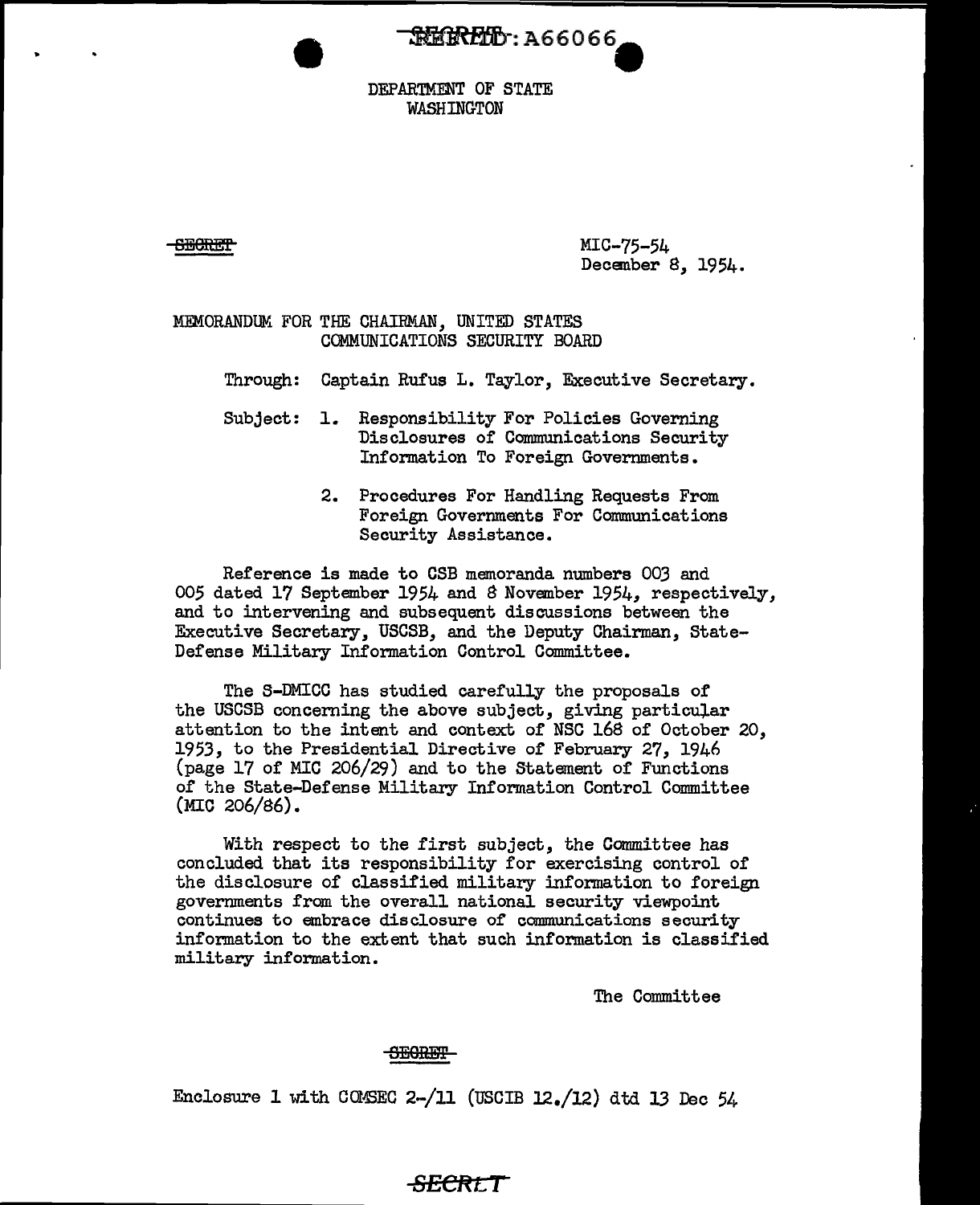MleRffi'

!fiflftfBb : A6 6 0 6 6-

#### $-2 -$

The Committee appreciates fully the special responsibilities of the United States Communications Security Board in the highly significant field of security of Federal Communications (COMSEC) and, in fact, welcomes the establishment of an organization charged with effecting interdepartmental coordination at the policy level in the CCMSEC field. It is the expectation of the Committee that the particular competence of the USCSB will greatly facilitate the obtention of the technical policy views which the S-DMICC invariably requires prior to taking final action on disclosure proposals involving sensitive information.

In this light, it is the considered view of the S-DMICC that the objective and intent of subparagraph  $lc(e)$  of NSC 168 will be met through the furnishing of coordinated technical policy guidance by the USCSB to the S-DMICC in connection with COMSEC disclosure proposals -- analogous in considerable degree to the technical guidance furnished the S-DMICC by other interdepartmental coordinating agencies having like detailed interest in a segment of the broad field of classified military information.

With respect to the second referenced subject, the S-DMICC considers that requests from foreign governments (or proposals originating within this Government) for communications security assistance should be handled in accordance with the following:

1. A copy of all such requests (or proposals) to be sent immediately upon receipt to the Executive Secretary, USCSB;

2. The Executive Secretary, USCSB, to distribute copies of the action paper simultaneously to the Chairman, S-DMICC, and the members of the USCSB and the USCIB;

3. The Chairman, S-DMICC, to advise the USCSB and the USCIB in the event the Committee has an objection, ab initio, so as to avoid unnecessary further consideration by the USCSB and the USCIB.

4. In the

<del>SECRET</del>

### *SECRET*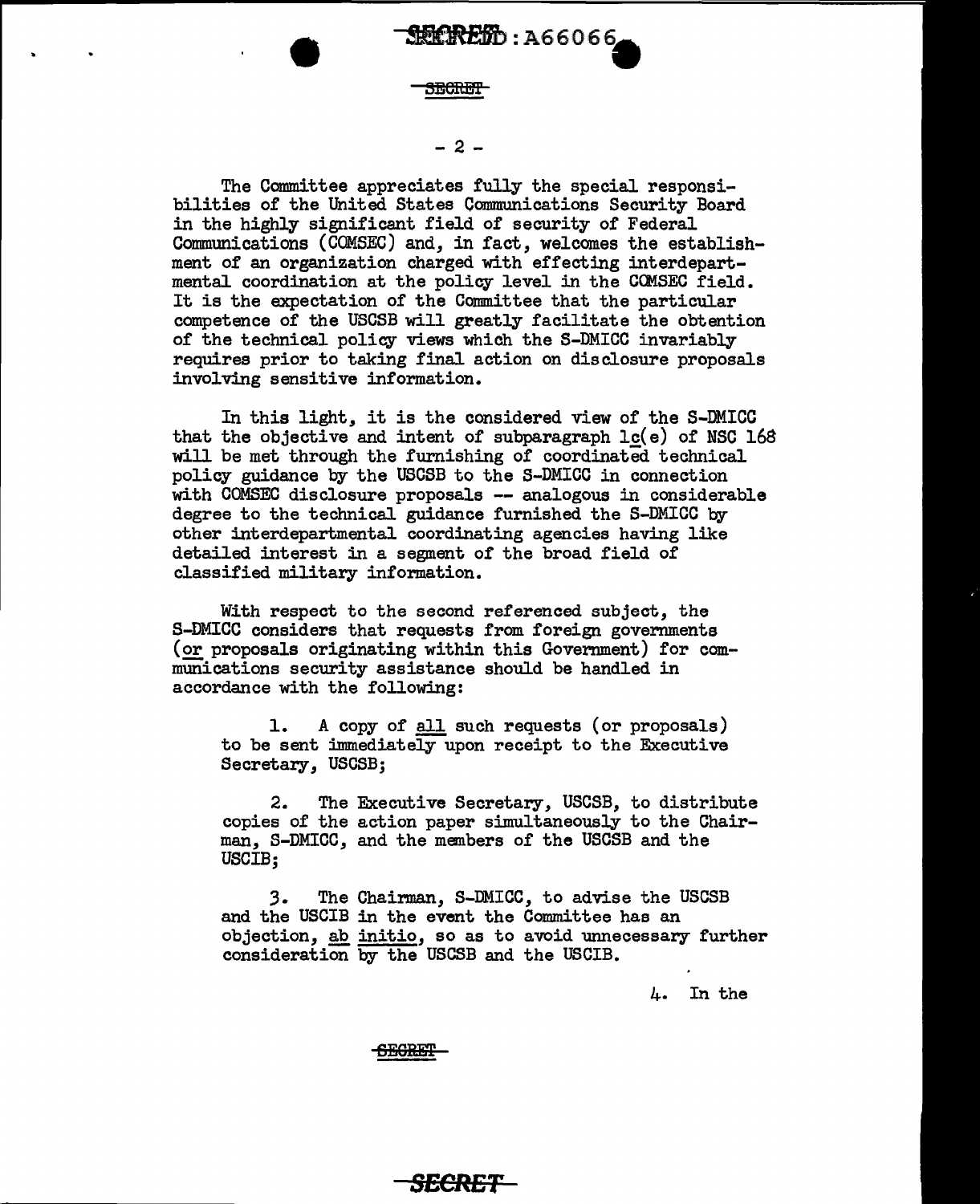

MKRED: A66066

#### - *3* -

4. In the event of unfavorable consideration of the case by either the USGSB or the USGIB, the Executive Secretary, USGSB, so to advise the Chairman, S-DMICC. The Committee will take no further action in such circumstances.

5. In the event of favorable consideration of the case by the USCSB and the USCIB, the Executive Secretary, USCSB, to notify the Chairman, S-DMICC, of the position and comments of the Boards. Normally, the S-DMICC will schedule such cases for final consideration at the next regular weekly meeting following receipt of these comments, with a view to advising the Executive Secretary, USCSB, of the decision of the Committee by the end of that calendar week.

In consonance with the above, I should appreciate receiving the position and comments of the USCSB and the USCIB on the cases contained in GSB memorandum No. 004 dated 26 October 1954 and in the memorandum. dated 26 October 1954 (COMSEC: 2-18/1; USCIB:l2./10).

(SIGNED)

Robert N. Margrave Deputy Chairman, State-Defense Military Information Control Committee

**SECRET**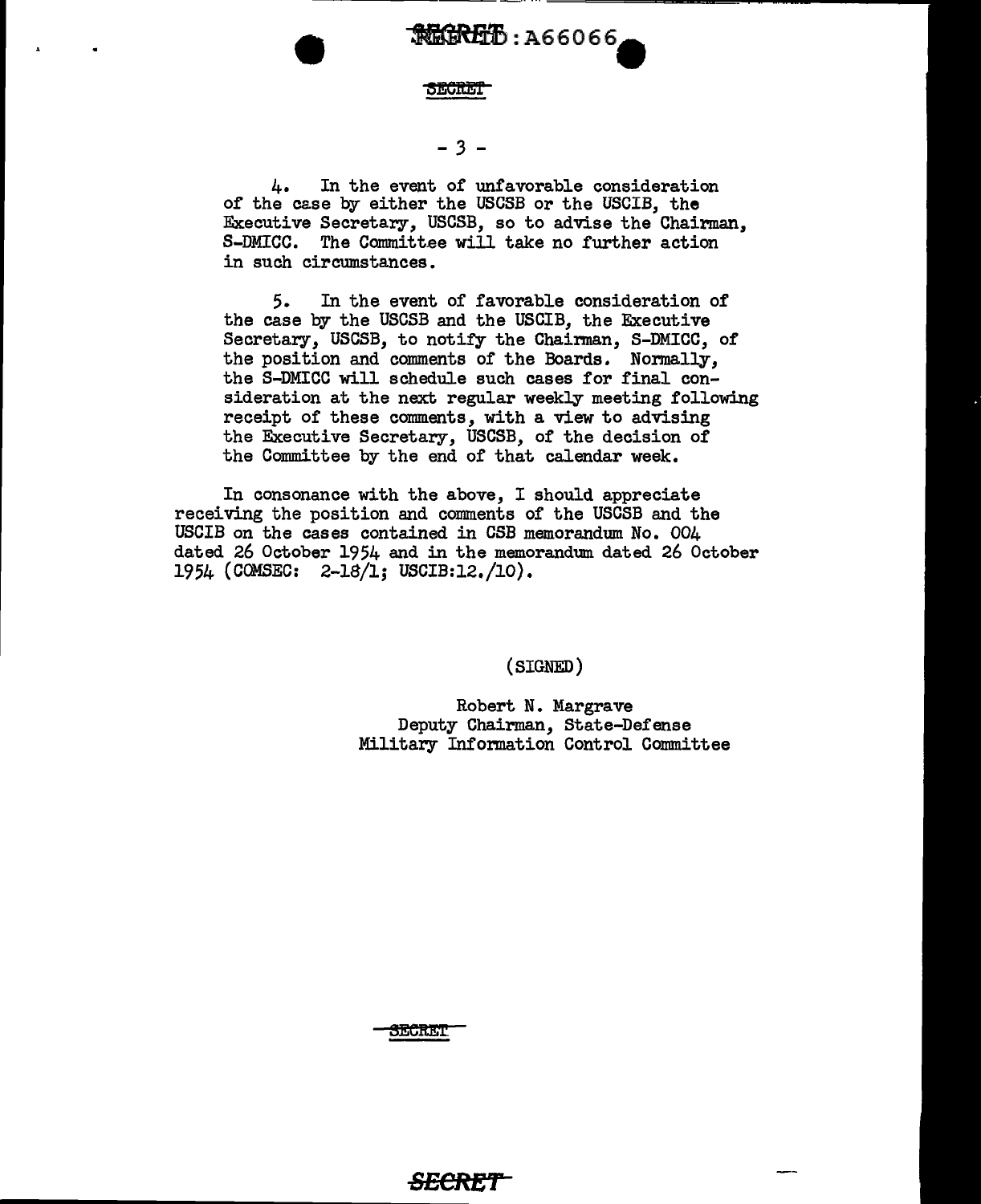SWNCC 206/10

28 February 1946

Pages 29 - 31, incl.

#### STATE-WAR-NAVY COORDINATING COMMITTEE

CONF的ENTIAt66066

#### DISCLOSURE OF MILITARY INFORMATION TO FOREIGN GOVERNMENTS Reference: SWNCC 206/9

#### Note by the Secretaries

The enclosure, a memorandum by the President to the Secretary of State, is circulated for information, guidance and, where appropriate, implementation.

> ALEXANDER D. REID B. L. AUSTIN RAYMOND E. COX Secretariat

#### SWNCC 206/10

Enclosure 2 with COMSEC 2-/11 (USCIB  $12./12$ ) dtd 13 Dec 54

### **COl\'FIDENTtAL**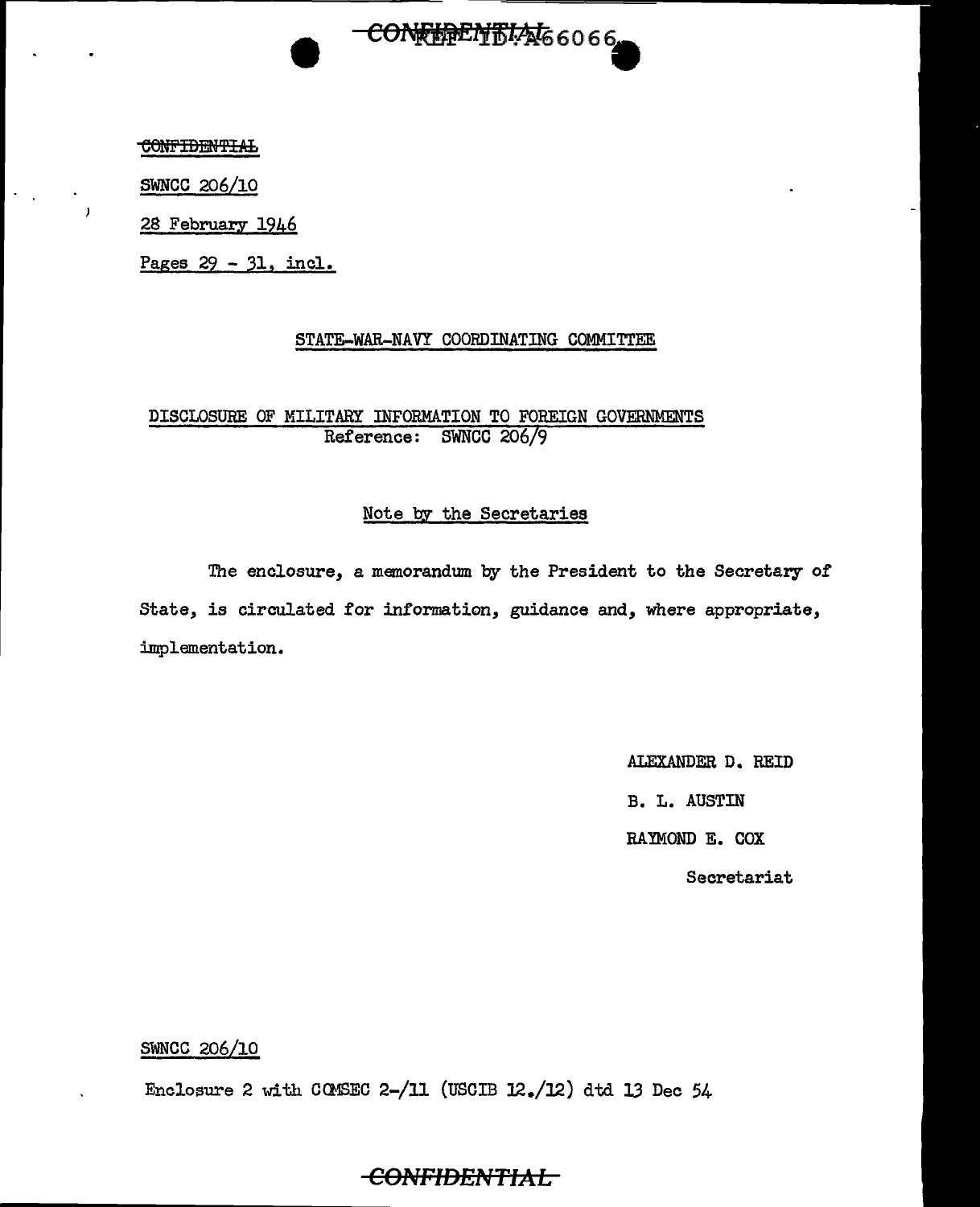

# ENCLOSURE THE WHITE HOUSE

Washington

27 February 1946

#### MEMORANDUM FOR THE SECRETARY OF STATE

I approve of the statement of "Basic Policy Governing the Disclosure of Classified Military Information to Foreign Governments" (SWNCC 206/9) sutmitted to me with your memorandum of February 27, 1946. (Appendix)

I also direct the Secretaries of State, War and the Navy to exercise control of the disclosure of classified military information as contemplated in the statement of policy.

CONFIDEN<del>TIAI.</del>

/s/ Harry S. Truman

SWNCC 206/10 Enclosure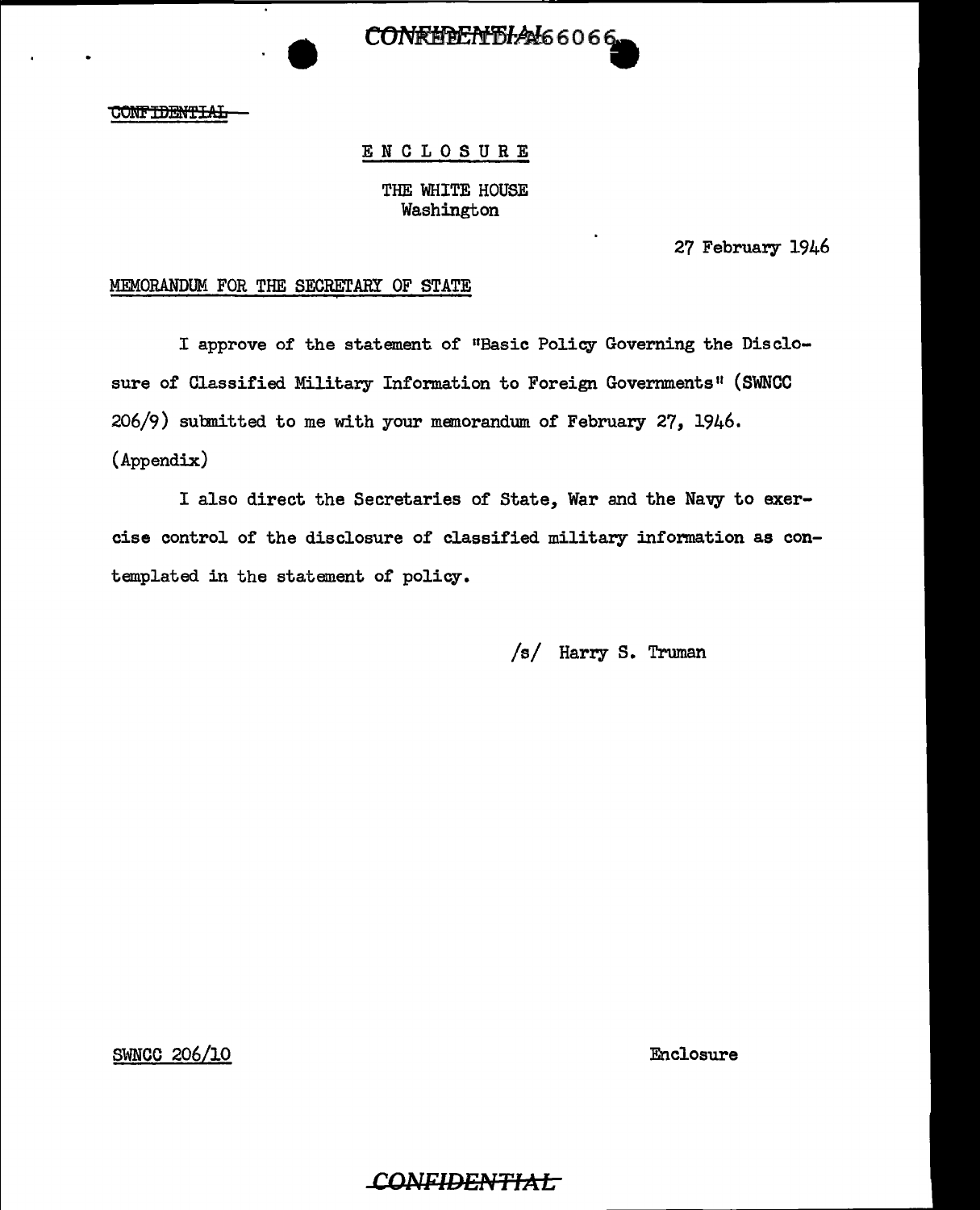# OONFIDENTIAL CONFIDENTIAL CONFIDENTIAL

CONFERENTIAL66066

27 February 1946

#### MEMORANDUM FOR THE PRESIDENT

#### Subject: Disclosure of Military Information to Foreign Governments.

The Secretaries of State, War and the Navy have approved the attached statement of 11Basic Policy Governing the Disclosure of Classified Military Information to Foreign Governments". The policy is necessary as a guide to the three Departments in the control of the disclosure of such information.

The policy, in substance, provides that three conditions must be met prior to disclosure of classifie{information to foreign governments, namely: (1) determination that it is consistent with U.S. foreign policy; (2) determination that the military security of the U.S. permits disclosure; and (3) determination that it will result in benefits equivalent to the value of the information disclosed. *You* will note that it is specifically provided that disclosure must be consistent with governmental policy with regard to atomic energy and similar or related information for which special machinery for release has been or may hereafter be established.

We request that you authorize disclosure of such military information under your constitutional powers for the conduct of foreign relations and under your powers as Commander in Chief of the Army and Navy. The policy enunciated merely provides for-continuation of the policy followed by the War and Navy Departments since prior to the declaration of the unlimited national emergency.

It is contemplated that responsibility for the control of the disclosure of classified military information under the policy will be excercised through the State-War-Navy Coordinating Committee.

It is my recommendation, with the concurrence of the Secretaries of War and the Navy, that you approve the a<sup>ftached</sup> policy and direct us to exercise control of the disclosure of classified military information to foreign countries as contemplated in *this* statement of policy. ;-

A memorandum indicating your approval is attached for your signature.

Respectfully,  $/s/$   $\leftarrow$  James F. Byrnes

Enclosure; SWNCC 206/9

Secretary of State

SWNCC 206/10

*CONFIDENTIAL*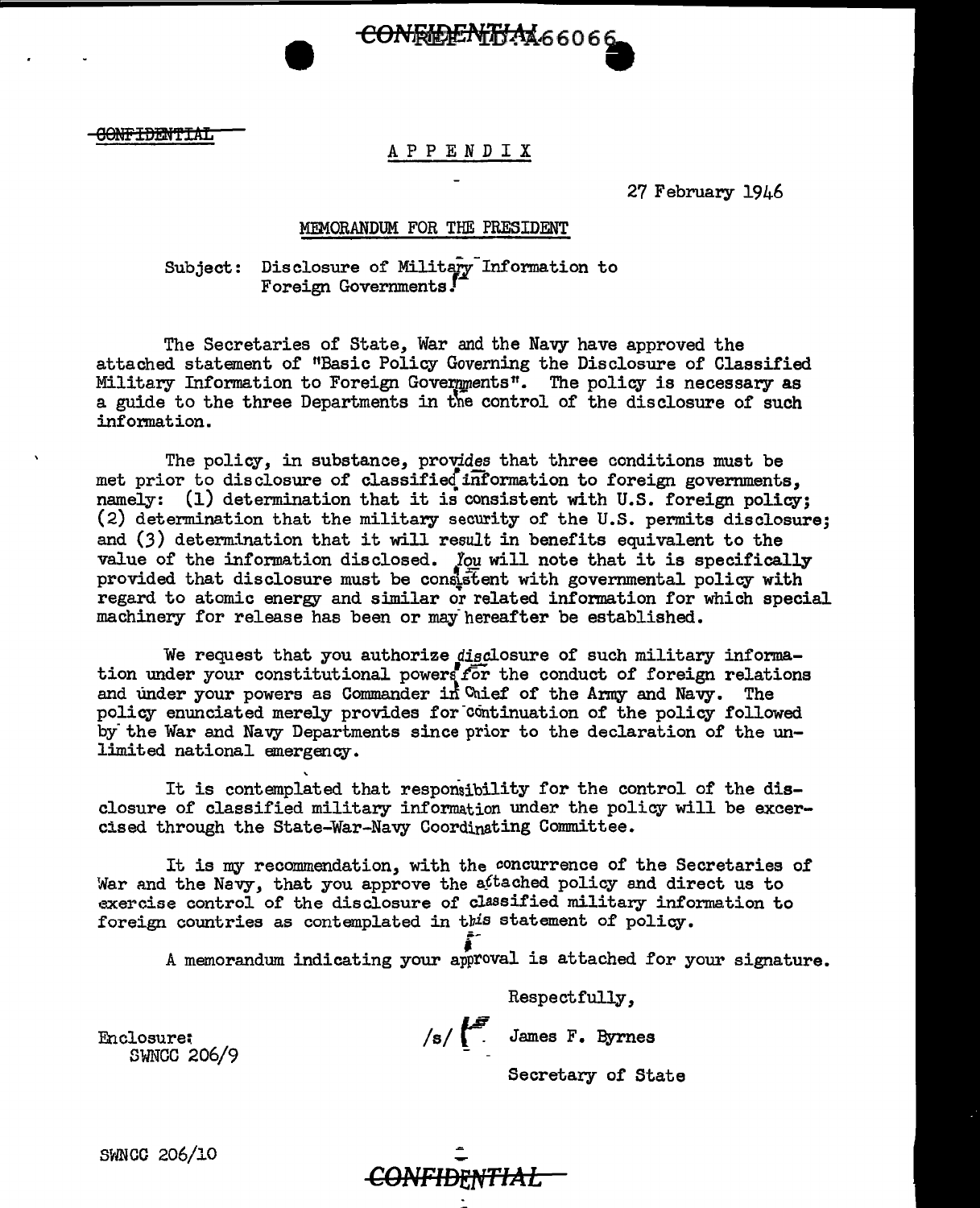<del>CONFITTALDAA6</del>6066

**OONFIBENTIAL** 

SWNCC 206/9

31 January 1946

Pages  $24 - 28$ , incl.

#### STATE-WAR-NAVY COORDINATING COMMITTEE

DISCLOSURE OF MILITARY INFORMATION TO FOREIGN GOVERNMENTS<br>
ences: a. SWNCC 206 References: a. SWNCC 206/2  $\overline{c}$ . SWNCC 206/3<br>d. SWNCC 206/8 SWNCC 206/8  $\overline{e}$ . Item  $\mu$ , Minutes 34th SWNCC Mtg.

#### Note by the Secretaries

1. At its 34th meeting the State-War-Navy Coordinating Committee approved the enclosed basic policy governing the disclosure or classified military information to foreign governments subject to the approval of the President.

2. The Committee further agreed to transmit this policy to the President for approval prior to implementation.

> ALEXANDER D. REID B. L. AUSTIN RAYMOND E. COX Secretariat

SWNCC 206/9

### $\epsilon$ <del>ONFIDENTIAL -</del>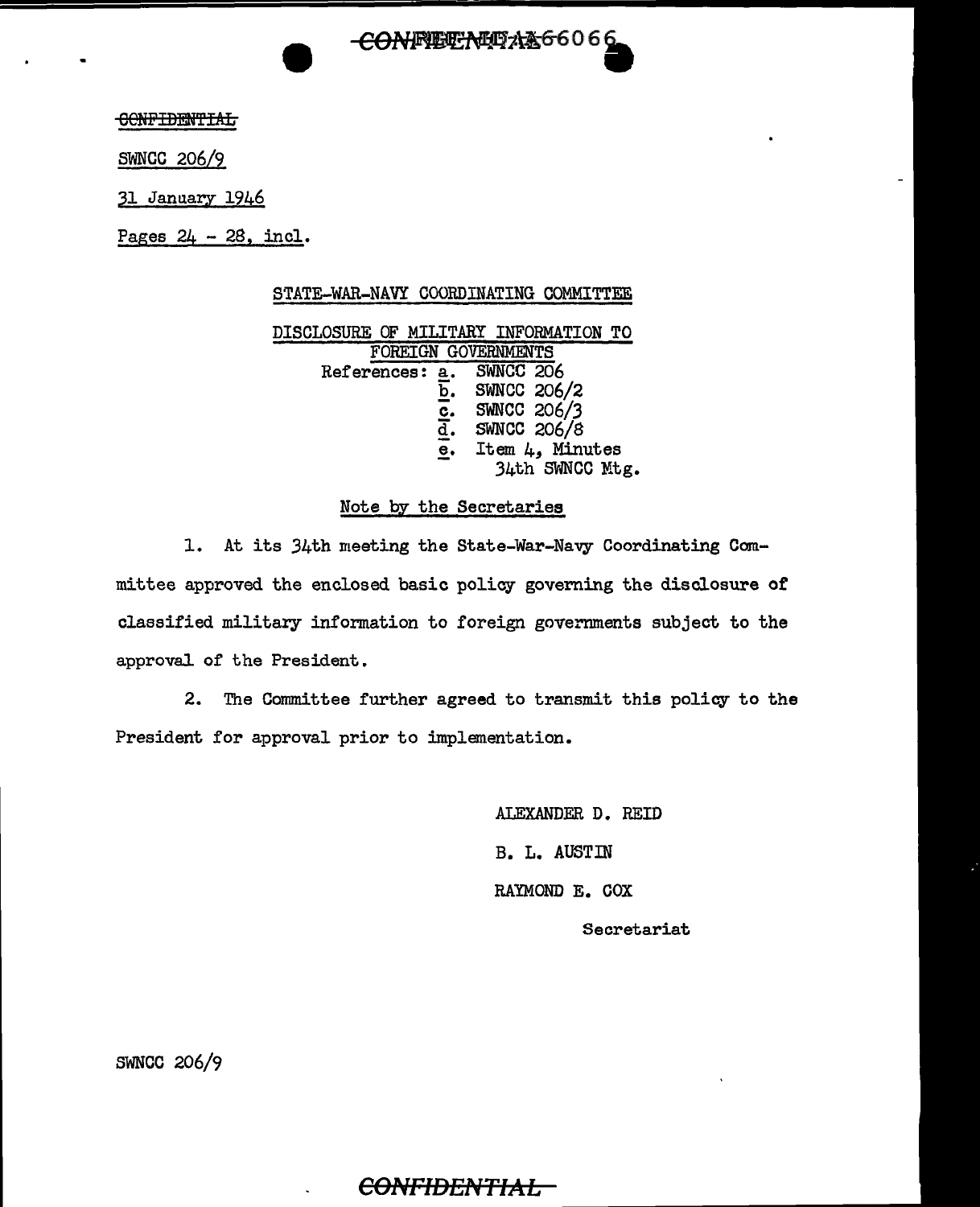### CONFREENTLAA66066

#### ENCLOSURE

#### BASIC POLICY GOVERNING THE DISCLOSURE OF CLASSIFIED MILITARY INFORMATION TO FOREIGN GOVERNMENTS

1. PURPOSE OF POLICY. This policy, recommended by the Joint Chiefs of Staff, and approved by the Secretaries of State, War, and Navy, shall serve as a guide, from the viewpoint of military security, in determining what military information, as defined below, which bears a military security classification may be disclosed to foreign governments. This policy supersedes all previous policies in conflict therewith (particularly that contained in Enclosure "A" of J.O.S. Memorandum of Policy No. 5).

2. DEFINITION OF TERMS.

a. ''Military Information" as used herein refers to all information primarily under the control and jurisdiction of the United States armed forces, or of primary interest to them. It is subdivided into two principal categories:

 $(1)$  "Intelligence", as a category of military information, refers to matters alien to the United States. It comprises all military information about possible or actual enemies and possible or actual theaters of operation.

 $(2)$  "Information Pertaining to the United States", which excludes intelligence, is military information which pertains to the United States and to U.S. activities. It may be divided into:

(a) "Technical Information" shall be deemed to include: i. Information on weapons and equipment, including instructions on maintenance and operation and any descriptive matter on components. ii. Means of manufacture, techniques and processes of weapons and equipment. iii. Scientific technical information dealing with the various arts and sciences relating to weapons and equipment or having potential use in creating new weapons of war and military equipment. It further includes other technical information not directly connected to weapons and equipment (material objects) but is applicable to furtherance of war such as the art of healing of gun wounds, preventative sanitation, psychology, etc. Information of a strategic or tactical nature is specifically excluded from the meaning of this term. Military training and reference publications not primarily concerned with weapons, equipment and materials are not considered to fall under the term "technical information".

SWNCC 206/9

Enclosure

#### CONFIDENTIAL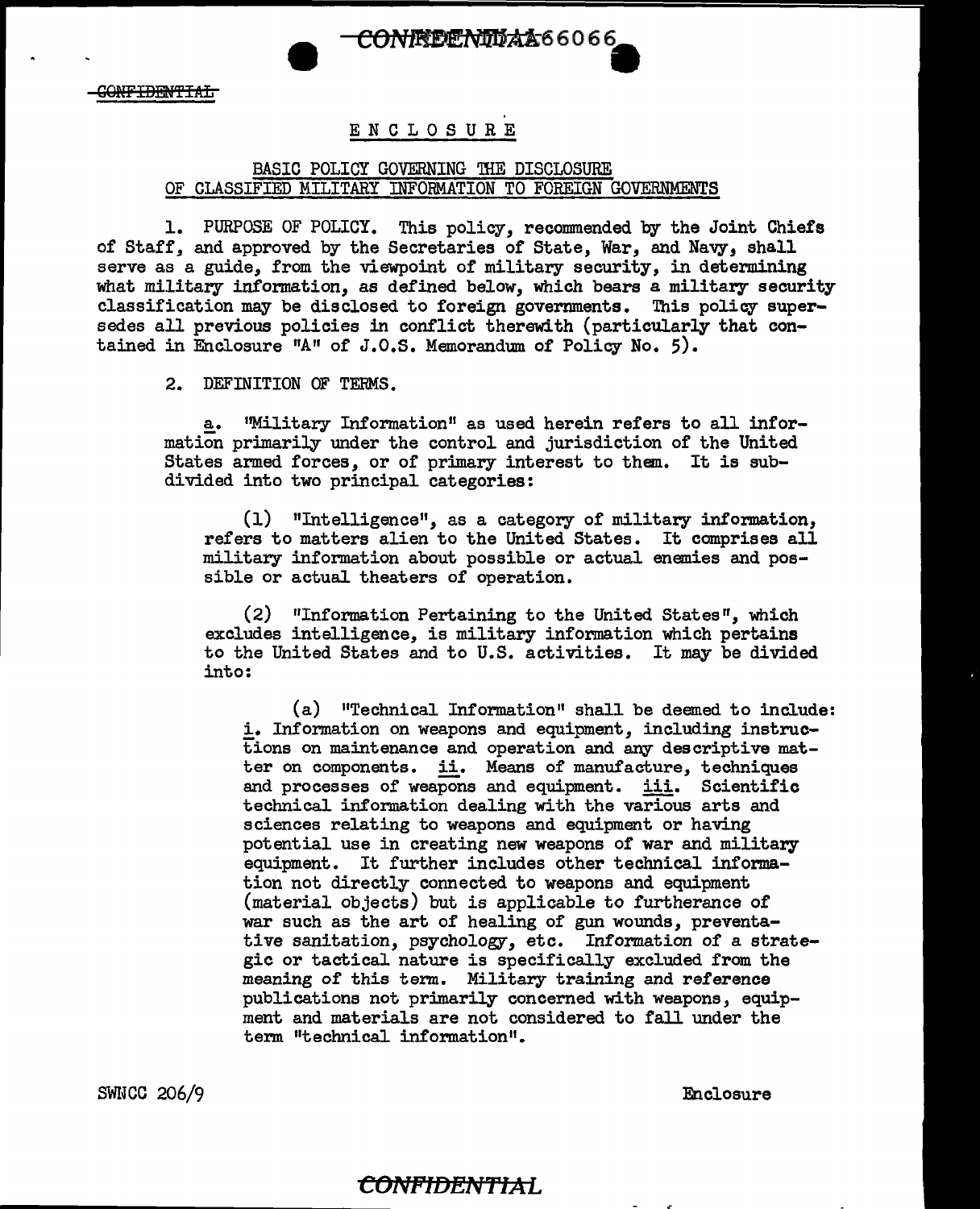<del>CON:hPLAD4</del>66066

CONFIDENTIAL

(b) "Non-Technical Information" which includes all military information pertaining to the United States, excluding "technical information". It applies generally to such matters as composition, distribution, fighting quality, organization, tactical and supply methods, and operations of United States armed forces, as well as military information on United States manpower, material, conversion statistics, economic and political conditions, military geography, topography, climatic conditions and other subjects.

£. "Disclosure to a Foreign Government", as used herein means the conveying by approved channels of classified military information to authorized representatives of a foreign government, also to foreign nationals, corporations, firms, associations or other private interests.

c. "Final Decision" as used herein means the ultimate authority short of the President, to make determinations on a given subject, and to establish procedures by which such determinations shall be made. It does not imply that specific authorization in the case of each individual disclosure is required, unless that procedure is established.

,3. GENERAL PRINCIPLES. Classified military information shall not be disclosed to foreign governments unless all of the following conditions are met:

a. Disclosure is consistent with the policy of the United States government with regard to atomic energy and similar or related information for which special machinery for release has been or may hereafter be established.

b. Disclosure is consistent with the foreign policy of the United States toward the recipient nation. The final decision in this respect rests with the Secretary of State.

c. The military security of the United States permits disclosure. The final decision in this respect rests with the Secretaries of War and the Navy.

d. Disclosure is limited to the information necessary to accomplish the purpose for which disclosure is made.

e. Disclosure will result in benefits to the United States equivalent to the value of the information disclosed. Typical benefits may be one of the following:

**COl''IFtDENTtAL** 

SWNCC 206/9 Enclosure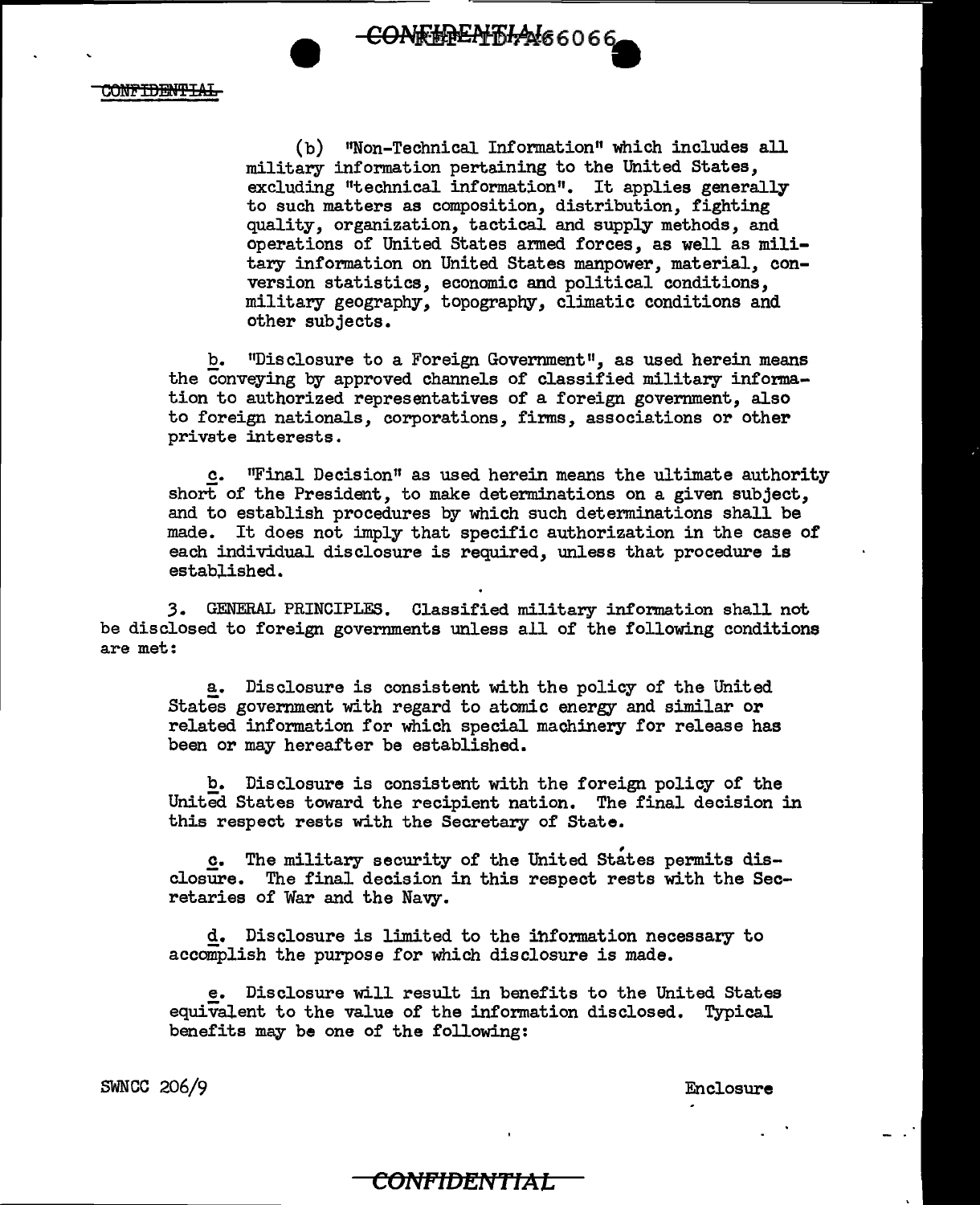

(1) The United States obtains information from the recipient nation on a quid pro quo basis.

(2) Exchange of military information or participation in a joint project will be advantageous to the U.S. from a technical or other military viewpoint.

(3) The U.S. military policy for the defense of the Western Hemisphere will be furthered.

(4) The development or maintenance of a high level of military strength and effectiveness on the part of the government receiving the information will be advantageous to the United States.

The final decision as to the value of military information and the relative military benefits to be derived from its disclosure rests with the Secretary of War or the Secretary of the Navy, in matters of interest to his Department alone; with the Secretaries of War and the Navy acting jointly, on the advice of the Joint Chiefs of Staff, in matters of joint interest, using, when indicated', appropriate joint agencies such as the Aeronautical Board.

4. INFORMATION NOT USUALLY DISCLOSABLE. Classified military information derogatory to the United States Government or any agency thereof, or prejudicial to U.S. relations with a foreign government with which the United States maintains friendly relations, or containing obvious indications of animosity or prejudice, is not to be disclosed to a foreign government without authorization by the Secretaries of State, War, and the Navy.

Neither the source of intelligence nor its method of acquisition will be disclosed to a foreign government without specific authorization from the department or agency by which the intelligence was obtained.

5. SECURITY AFFORDED BY RECIPIENT. Disclosure of classified military information to a foreign govermnent should ordinarily be contingent upon an agreement by the recipient to afford to the information substantially the same degree of security afforded by the United States. In addition military information classified as "Secret" or "Top Secret" should not normally be disclosed to a foreign government unless there are compelling reasons for disclosure and unless there is satisfactory assurance that the security actually afforded to it will be substantially as great as that afforded by the United States.

6. REVIEW OF SECURITY CLASSIFICATION. Under Army and Navy regulations it is the obligation of all authorities to keep classified matter constantly under review and to downgrade or declassify it as soon as conditions pennit.

SWNCC 206/9 Enclosure

### <del>-CONFIDENTIAL.</del>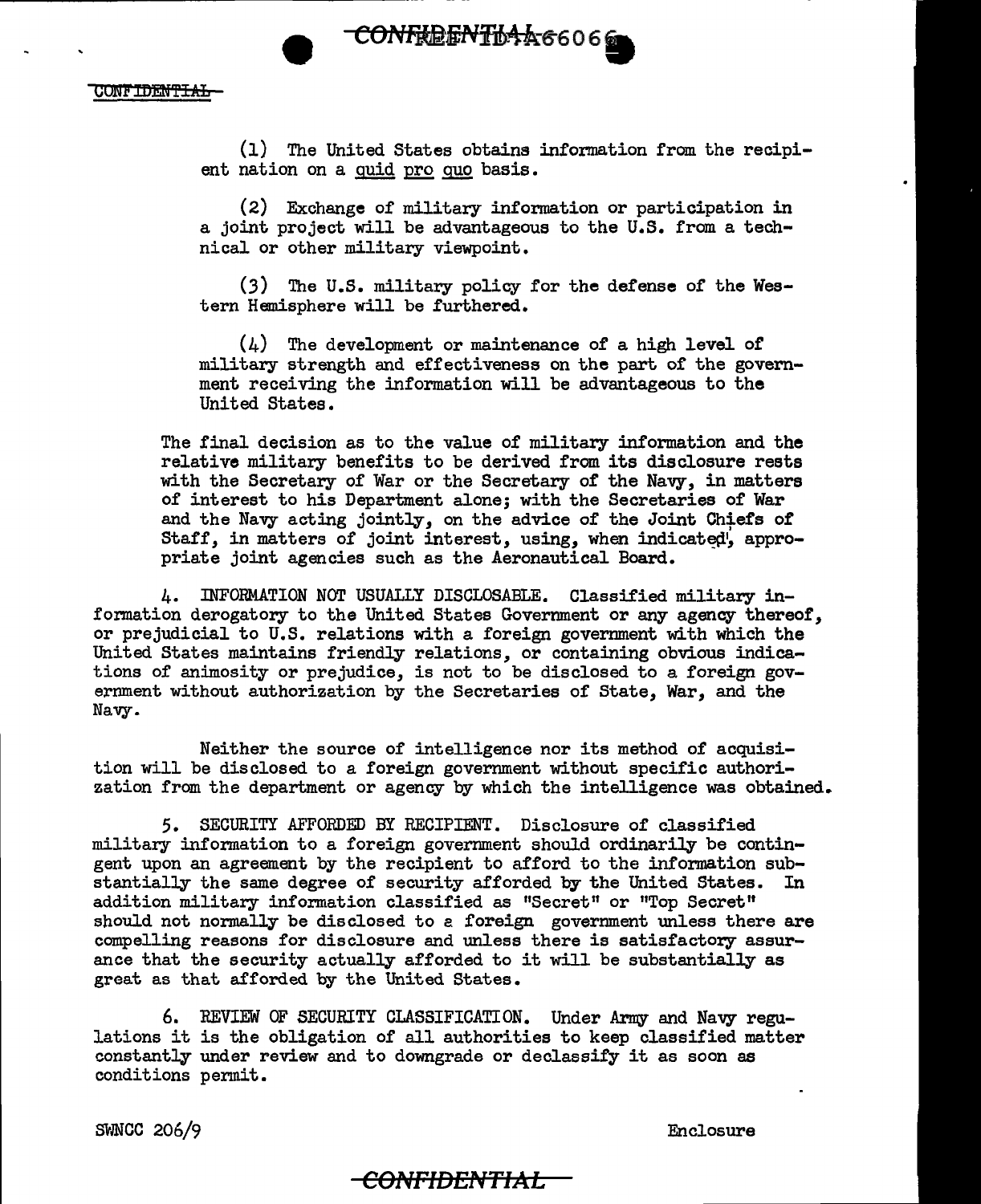

7. INTERSERVICE LIAISON. Close liaison with reference to the disclosure of military information to foreign governments shall be maintained between the State, War and Navy Departments and the Joint Chiefs of Staff and among the sub-divisions thereof which have cognizance of matters affected by such disclosure or related closely thereto.

8. CHANNEL FOH. DISCLOSURE AND AVOIDANCE OF INADVERTENT DISCLOSURE. The disclosure of military information to a foreign government shall take place only through channels approved for that purpose by the Secretaries of State, War and the Navy. In making an authorized disclosure the precautions laid down in the applicable security regulations against disclosure or compromise of military information must so far as practicable be maintained against the inadvertent disclosure in some manner of classified military information not intended to be disclosed to the nation in question (or to any representative of it).

9. TIMING OF DISCLOSURE OF INFORMATION. Because of the extremely important nature of warmaking weapons and devices, the practice of exchanging information should follow rather than precede collaborative arrangements and demonstrations of good faith in related fields.

10. PROTECTION OF PRIVATE RIGHrS. Decisions as to the disclosure of classified military information to foreign governments and their nationals should be made exclusively on military and political grounds. Classified military information should not be withheld for purely commercial reasons. When private rights, either in patents or in trade secrets, are involved, however, consideration should be given to the equitable protection of such rights in the countries to which disclosure is to be made.

SWNCC 206/9 Enclosure

### <del>-CONFIDENTIAL -</del>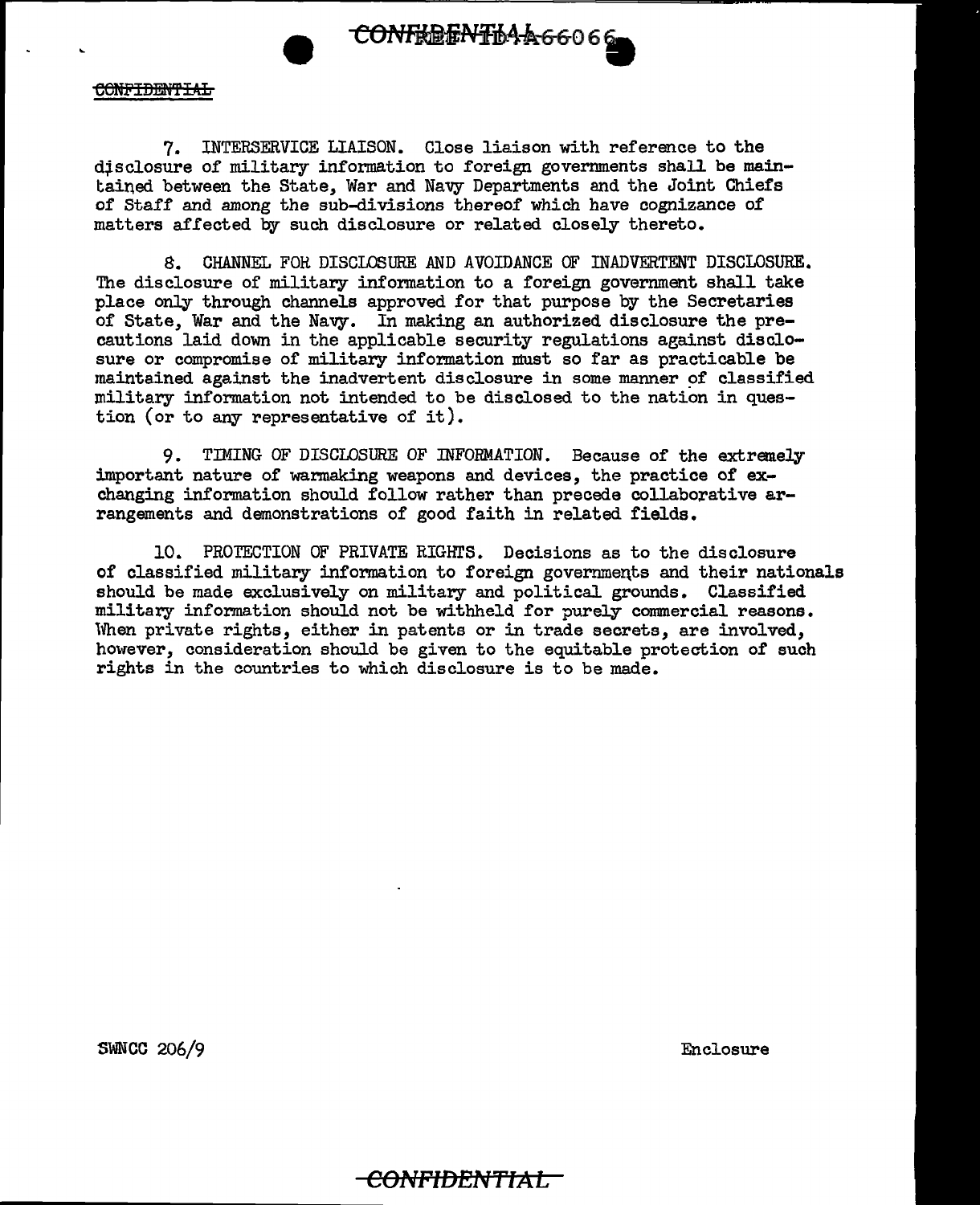### <del>CONFREENT104A6</del>6066 STATEMENT OF FLACTIONS AND ORGANIZATION OF THE STATE-DEFENSE MILITARY INFORMATION CONTROL COMMITTEE

#### I. FUNCTIONS OF COMMITTEE

A. Pursuant to the authority vested in the Secretaries of State and Defense by the President on 27 February 1946 (SWNCC 206/10). the State-Defense Military Information Control Committee (S-DMICC) functions as the agent of the Secretaries of State and Defense for developing, formulating, and promulgating policies and procedures governing the disclosure of classified United States military information to foreign governments consistent with the statement of basic policy approved by the President on the same date (S'WNCC 206/9) and for considering specific proposals for exceptions to these policies.

B. Recommendations involving establishment of, or changes in, basic policies are submitted by the Committee to the Secretaries of State and Defense for their approval or decision, or for such other action as they may deem appropriate.

c. Pursuant to the further authority vested in it by the Secretaries of State and Defense on 31 March 1951 (Enclosure "B" hereto), the Committee is also responsible for exercising through a permanent working Secretariat general supervision of the implementation *pf* United States policy governing the release of classified United States military information to North Atlantic Treaty nations and other nations receiving United States military aid.

MIC 206/86

Enclosure *3* with CCMSEC 2-/11 (USCIB 12./12) dtd 13 Dec 54

## **CONFIDENTIAL**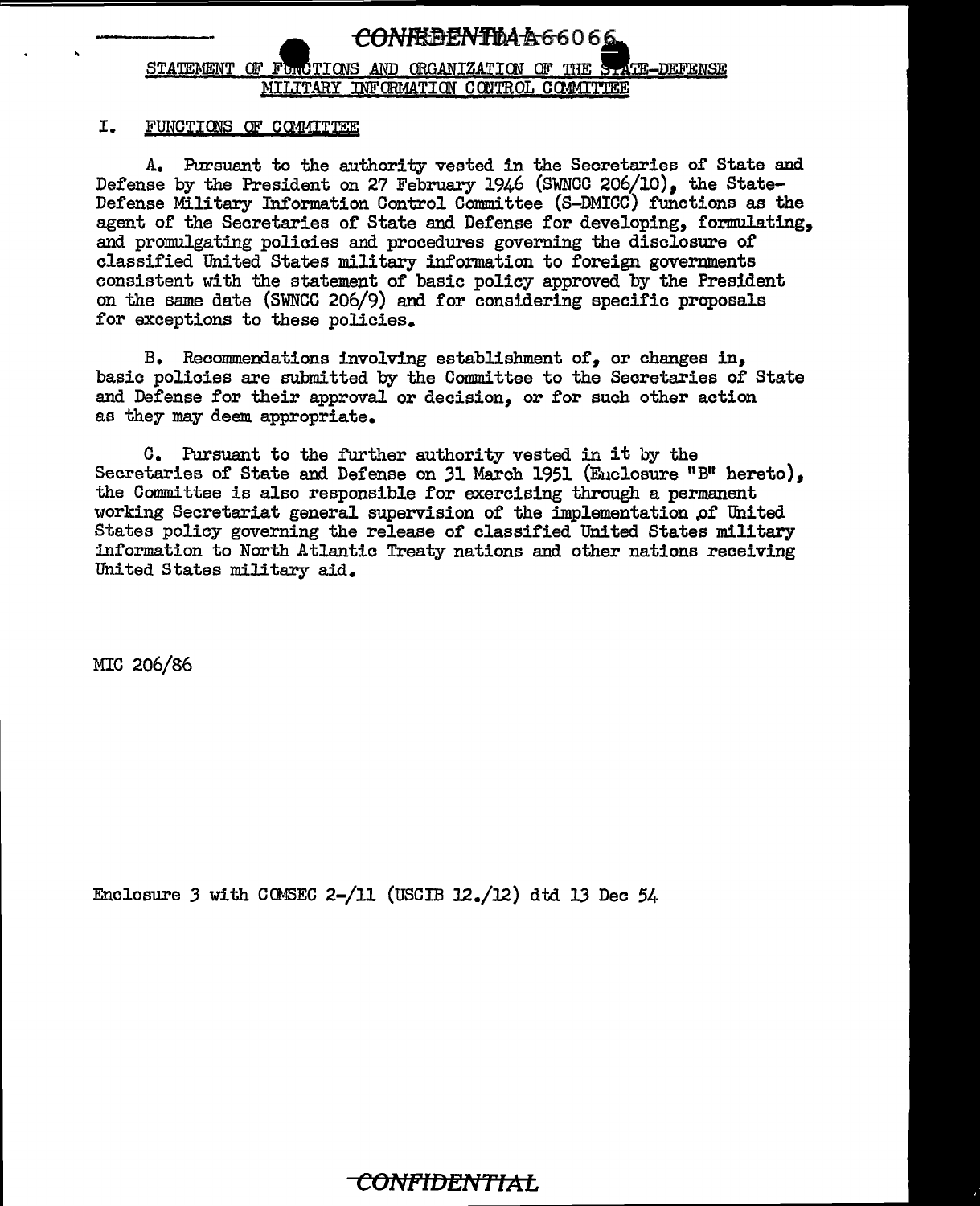#### ENCLCSURE "B"

#### THE SECRETARY CF DEFENSE WASHINGTON

March 31, 1951

MEMORANDUM FOR THE CHAIRMAN, STATE-DEFENSE MILITARY INFORMATION CONTROL **COMMITTEE** 

The Secretaries of State and Defense hereby extend the terms of reference of the State-Defense Military Information Control Committee to include general supervision of the implementation of United States policy governing the release of classified United States military information to North Atlantic Treaty nations and other nations receiving Untied States military aid.

The State-Defense Military Information Control Committee is hereby authorized to establish a permanent working Secretariat, located in Washington, responsible for receiving requests for, and authorizing the release of, all classified United States military information, other than strategic guidance and planning, to North Atlantic Treaty nations and organizations and other nations receiving United States military aid.

The State-Defense Military Information Control Committee is further authorized to axtend the Secretariat, if the need arises, to include a liaison office or offices outside of Washington.

> */SI* Dean Acheson Secretary of State

/S/ /Acting/ Robert B. Lovett Secretary of Defense

### <del>CONFIDENTIAL</del>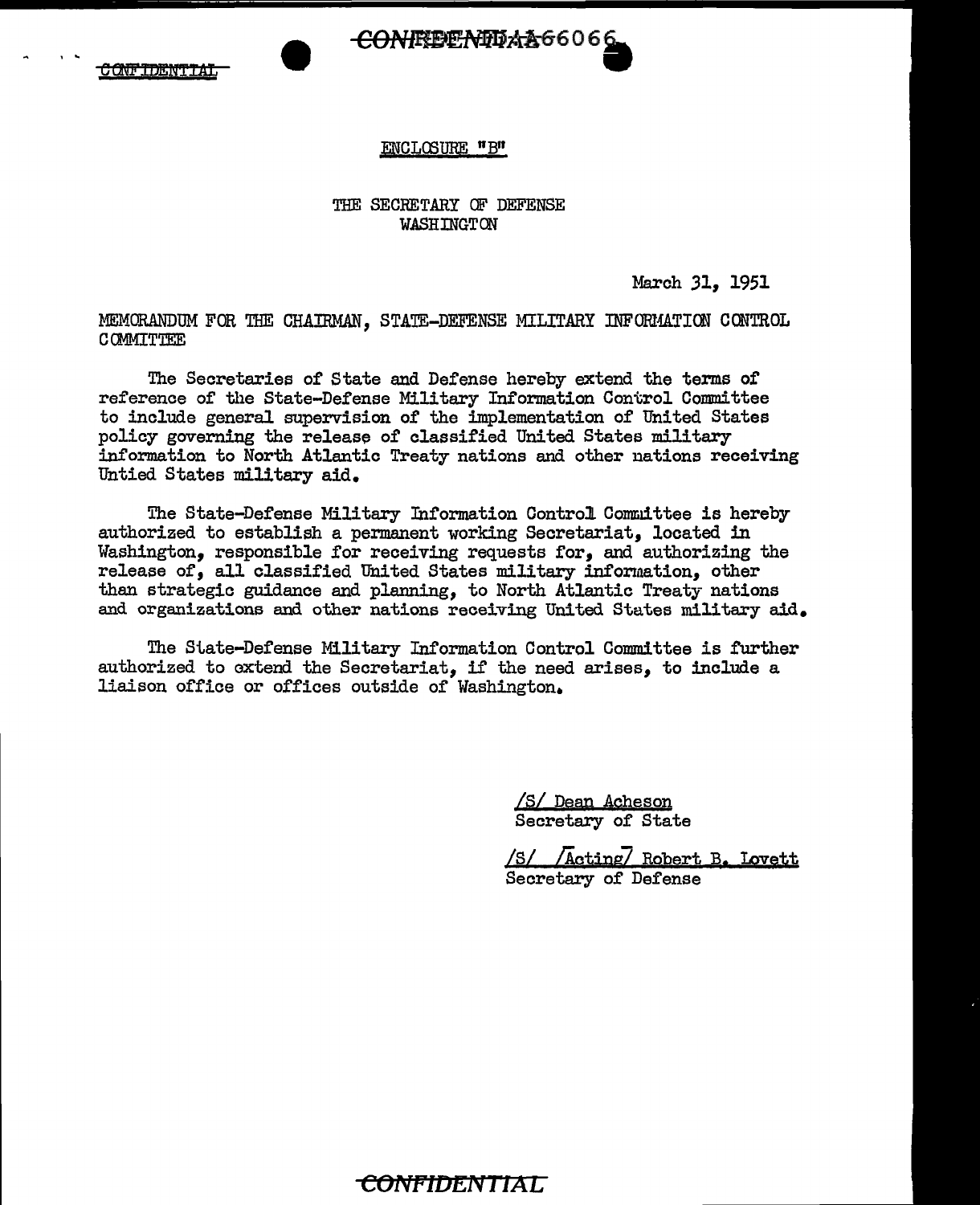24

USCIB: 12./11  $C$  C OMSEC:  $2-\frac{10}{10}$ 

*23* November 1954

SECRET

 $\ddot{\mathbf{r}}$ .

MEMORANDUM FOR THE MEMBERS OF THE: U.S. COMMUNICATIONS INTELLIGENCE BOARD U.S. COMMUNICATIONS SECURITY BOARD

**REE ID: A66066** 

Subject: Procedures for Dealing with Requests from Foreign Governments for Communication Security Assistance

References: (a) USCIB  $12./8$  (COMSEC 2- $/9$ ) of 21 October 1954 (b) USCIB 12./6 (COMSEC 2-/8) of 17 September 1954

1. Further to reference (a), the Executive Secretary regrets to have to report failure in his attempt to arrive at a mutually satisfactory arrangement with S-D MICC by means of' procedural changes to the enclosure with reference (b).

2. The following change to paragraph *3* of the enclosure with reference (b) was suggested to Mr. Margrave as a solution to the problem:

"3. The Executive Secretary will normally forward copies of the request to USGSB, USGIB and S-D MICC. S-D MICC will promptly furnish the Executive Secretary with its views and comment which he will then circulate to USCIB and USCSB as follow-up information on the original request. Normally action by USCSB, if required, will not be taken in the absence of knowledge of the views of USCIB and S-D MICC. The Executive Secretary will supply USCIB and S-D MICC an information copy of decisions of USGSB which approve disclosures of classified information to foreign governments."

3. It is my understanding that the suggestion quoted in paragraph 2 above will not meet all of the objections of S-D MICC which, I was given to understand, feels that final decisions on whether or not to release classified COMSEC information to foreign. governments is part and parcel of the National disclosure policy which, in turn, is a function of S-D MICC.

 $4.$  I have, therefore, requested Mr. Margrave to have his Committee forward a formal reply to the USCSB Memorandum. of 17 September 1954 (CSB *003* copies of which were circulated as an enclosure with reference (a)) setting forth the views of S-D MICC with regard thereto.

 $\texttt{USGIB:} \quad 12./11$ COMSEC: 2-/10

#### *SECRET*